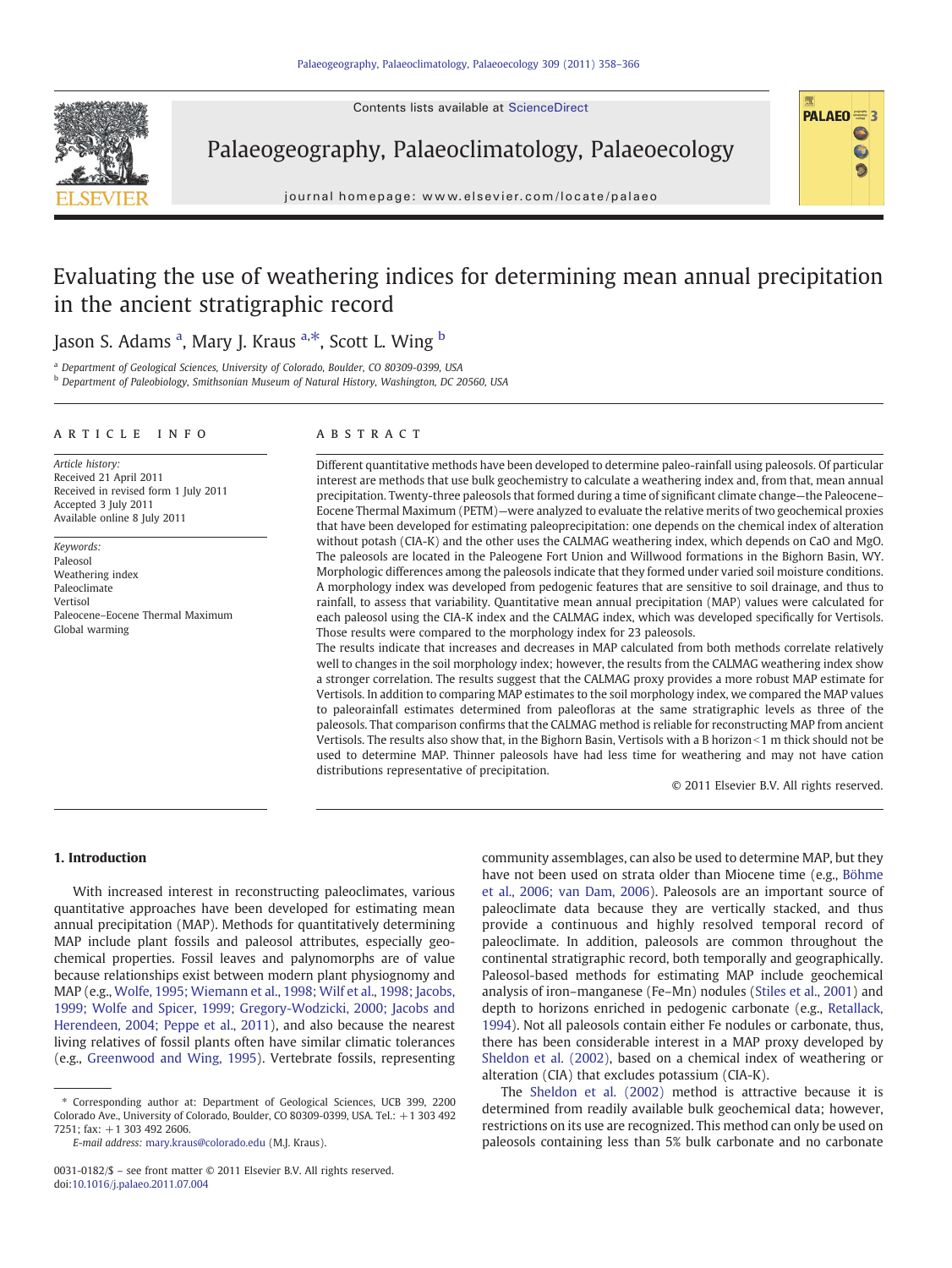nodules (e.g., [Prochnow et al., 2006\)](#page-8-0), and it is not appropriate for waterlogged (gley) soils or soils that lack a marked difference in weathering index between the B horizon and parent material [\(Sheldon et al., 2002; Sheldon and Tabor, 2009](#page-8-0)). Other difficulties and uncertainties arise when attempting to use the CIA-K technique. Although [Sheldon et al. \(2002\) and Sheldon and Tabor \(2009\)](#page-8-0) indicated that the Bw or Bt horizon should be sampled, the B horizons of many paleosols can be subdivided (e.g.,  $B_1$ ,  $B_2$  horizons) based on different morphologic attributes, and the different parts reflect complicated depositional and/or pedogenic histories. To address these uncertainties for multipart B horizons, [Prochnow et al. \(2006\)](#page-8-0) sampled the first subsurface argillic or cambic horizon of a mature paleosol profile, and [Kraus and Riggins \(2007\)](#page-7-0) used the most strongly weathered subunit of a B horizon to determine MAP.

The [Sheldon et al. \(2002\)](#page-8-0) method is a seminal approach to using paleosols for paleoclimatic reconstruction, and it has been widely used to interpret paleoprecipitation from paleosols through much of Phanerozoic time (e.g., [Driese et al., 2005; Prochnow et al., 2006;](#page-7-0) [Kraus and Riggins, 2007\)](#page-7-0). Many of the paleosols that have been studied are Vertisols, which are widespread in fluvial strata. [Nordt and](#page-8-0) [Driese \(2010\)](#page-8-0) concluded that Vertisols deserve their own quantitative approach to MAP because their parent material—"inherited clay"—has a significant impact on the abundances and distribution of bulk soil oxides. Consequently, Vertisols differ from the wide variety of soils on which the Sheldon climofunction was developed. [Nordt and Driese](#page-8-0) [\(2010\)](#page-8-0) proposed a modified weathering index—the CALMAG index to determine MAP specifically for Vertisols. However, development and evaluation of CALMAG has focused primarily on modern Vertisols, and includes very limited testing in the paleosol record.

The main goal of the current study is to evaluate the relative merits of the CIA-K and CALMAG approaches to estimating MAP for Vertisols through analysis of 23 paleosols in Paleogene strata from the Bighorn Basin, Wyoming. The paleosols, all of which are Vertisols, are excellent for testing quantitative approaches to MAP because they formed during a time of documented climate change—the Paleocene–Eocene Thermal Maximum. Previous studies of coeval paleosols in two other areas of the Bighorn Basin show precipitation fluctuations during this time ([Kraus and Riggins, 2007; Smith et al., 2008\)](#page-7-0). Although the paleosols in this study formed during the PETM, this paper does not assess temporal changes in paleoprecipitation relative to the PETM, but focuses on the methods of MAP reconstruction.

First, this study describes the general morphology of the paleosols and introduces a soil morphology index that is based on soil properties that depend on soil moisture conditions. This index provides a simple, qualitative assessment of the moisture regime for each of the paleosols. Second, CIA-K and CALMAG were calculated for each of the paleosols. The quantitative precipitation results are compared to the morphology index to determine how reliable either approach is for ancient Vertisols. Finally, the quantitative MAP results are judged against paleobotanical estimates for MAP. The study also assesses the consistency of weathering indices through the B horizons of paleosols and how samples should be collected for both geochemical proxies.

# 2. Weathering indices and paleoprecipitation

<span id="page-1-0"></span>The [Sheldon et al. \(2002\)](#page-8-0) method, based on a soil weathering index developed by [Harnois \(1988\) and Maynard \(1992\),](#page-7-0) compares abundances of soluble cations—calcium (Ca) and sodium (Na)—against relatively stable aluminum (Al) to determine the relative amount of chemical weathering. Because diagenesis can yield elevated potassium (K) concentrations in paleosols, this chemical index omits K and is termed CIA-K. The intensity of weathering depends, in part, on precipitation, and [Sheldon et al. \(2002\)](#page-8-0) developed an empirical relationship relating MAP to CIA-K using soil molecular oxide data from [Marbut \(1935\)](#page-7-0).

The [Sheldon et al. \(2002\)](#page-8-0) equations for CIA-K and MAP are shown below. The published error associated with the regression analysis is  $\pm$  181 mm ([Sheldon et al., 2002; Sheldon and Tabor, 2009\)](#page-8-0).

$$
CIA - K = [Al_2O_3/(Al_2O_3 + CaO + Na_2O)] \times 100
$$
 (1)

MAP (millimeters/year) = 
$$
221e^{0.0197 \times \text{CIA} - \text{K}}; r^2 = 0.72
$$
 (2)

[Driese et al. \(2005\)](#page-7-0) found that Eq. [\(2\)](#page-1-0) underestimates MAP for modern Vertisols in Texas. In a subsequent study, [Nordt and Driese](#page-8-0) [\(2010\)](#page-8-0) concluded that the most reliable MAP estimates for Vertisols are derived from an index that substitutes MgO for  $Na<sub>2</sub>O$ . They proposed the CALMAG index, which is an analog to the CIA-K index but based on CaO and MgO. Nordt and Driese also developed an empirical equation relating MAP to CALMAG:

$$
CALMAG = [Al_2O_3 / (Al_2O_3 + CaO + MgO)] \times 100
$$
 (3)

$$
MAP = 22.69 * CALMAG - 435.8 \quad r^2 = 0.90 \tag{4}
$$

The standard error for this relationship is  $\pm$  108 mm. Nordt and Driese found that oxide values varied little within the 25 to 100 cm depth interval of individual profiles, and they used a weighted average of the base oxides to calculate MAP for a particular soil. Their sampling of the B horizons focused on sampling each subdivision of that B horizon.

# 3. Geological background

Paleosols that formed in the Bighorn Basin, Wyoming developed on fine-grained alluvial deposits in the uppermost Fort Union and lowermost Willwood formations. This study focuses on paleosols in the southeastern Bighorn Basin [\(Fig. 1](#page-1-0)). Evidence for the carbon isotope excursion (CIE) that is used to recognize the PETM interval comes from bulk organic matter and n-alkanes from paleosols ([Wing](#page-8-0) [et al., 2005; Smith et al., 2007\)](#page-8-0). Those studies place the Paleocene– Eocene boundary at the base of the Willwood Formation in the study areas. Both isotopic analyses of fossil material [\(Fricke et al., 1998;](#page-7-0)



Fig. 1. Map showing the eastern Bighorn Basin and study areas at Highway 16 and Cabin Fork. Inset map shows location of Bighorn Basin in northern Wyoming, U.S.A.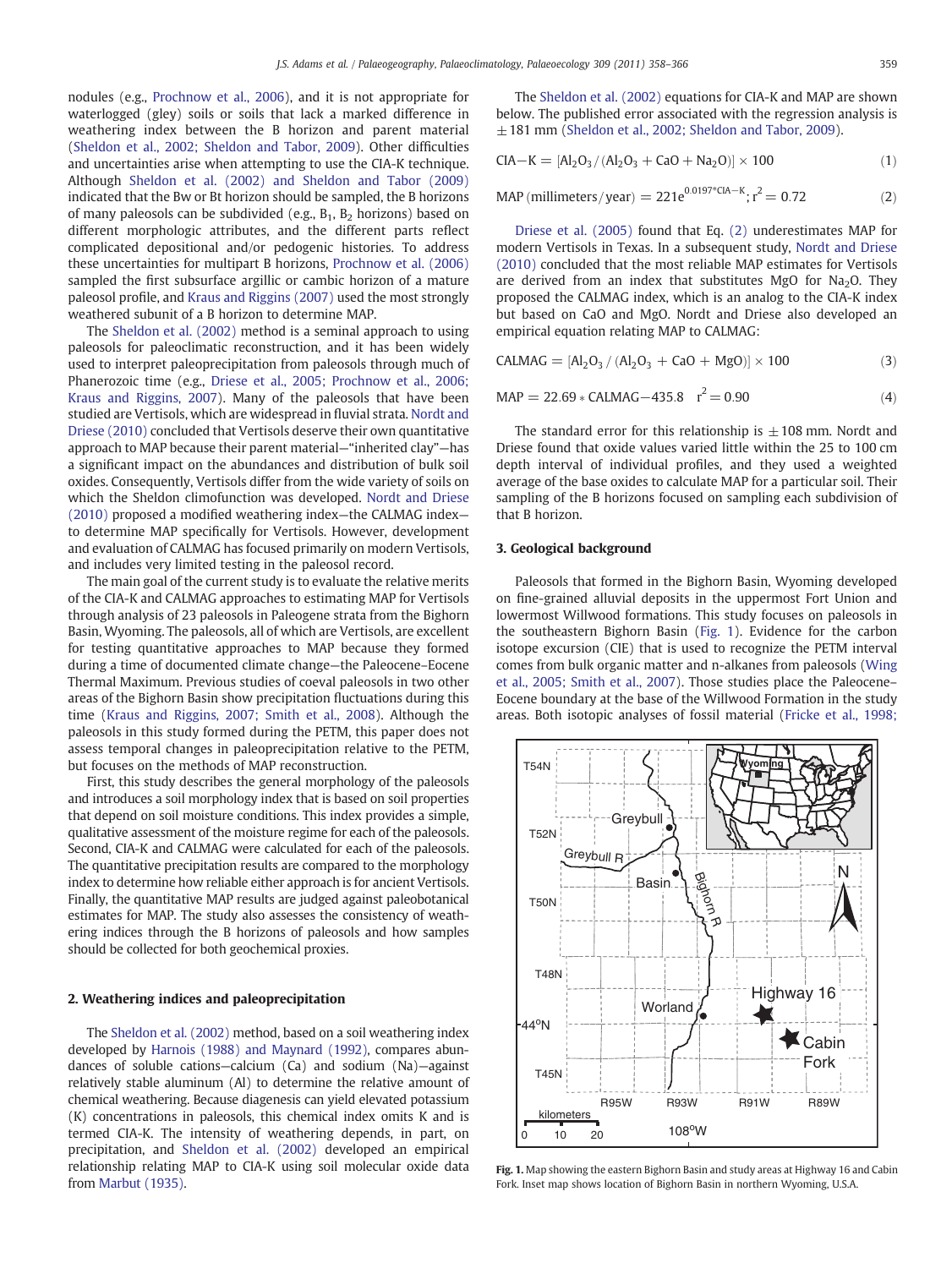[Fricke and Wing, 2004](#page-7-0)) and leaf margin analysis ([Wing et al., 2005](#page-8-0)) of terrestrial megafloras indicate that temperatures in the Bighorn Basin rose ~5 °C during the PETM. The isotopes suggest that mean annual temperature (MAT) reached 26 °C, and the leaf analysis produces an estimate of MAT of ~20 °C, [\(Wing et al., 2005\)](#page-8-0). Wing et al. suggested that the plants probably underestimate MAT because many of those studied are riparian and wetland plants.

## 4. Methods

The study includes data from 23 paleosols from two study areas in the southeastern Bighorn Basin: Highway 16 (HW16) and Cabin Fork (CF) [\(Fig. 1](#page-1-0)). To assess the importance of time on weathering indices, paleosol profiles of various thickness were studied. Ten of the paleosols have B horizons  $\leq$ 1 m thick and 13 have B horizons  $>$ 1 m thick ([Table 1](#page-2-0)).

Sections were measured by digging ~1 meter wide trenches down to fresh rock. Paleosol field units were designated on the basis of grain size, matrix and mottle colors, abundance and type of nodules, shrinkswell features, and rhizolith preservation. Hand sample and field descriptions are based on methods detailed in the Soil Survey Manual [\(Soil Survey Division Staff, 1993\)](#page-8-0).

Samples were analyzed for major element oxides using a Kevex 0700 X-ray fluorescence spectrometer at the University of Colorado Laboratory for Environmental and Geological Studies (LEGS). Weight percents given by XRF were recalculated to molar ratios, following [Sheldon et al. \(2002\)](#page-8-0), for use in chemical weathering analyses. Quantitative grain sizes were determined using a Malvern Longbed Mastersizer.

Three of the paleosols contain carbonate nodules ([Table 1](#page-2-0)). These were analyzed, despite caveats concerning application of the [Sheldon](#page-8-0) [et al. \(2002\)](#page-8-0) method, because in all three cases the weight percent carbonate in the matrix was less than 2%. Paleosols with carbonate nodules and bulk carbonate greater than 2% were eliminated from consideration.

# 5. Paleosol morphology and soil moisture

Like the Vertisols on which the CAL-MAG approach was developed, the Willwood paleosols formed on floodplain alluvium with relatively high clay content. Quantitative grain size analyses of random samples of the paleosols show that clay content is generally  $>40\%$  and a number of samples have  $>60\%$  clay content (Appendix B). Clays throughout the Willwood Formation are dominated by mixed layer illite/smectite (e.g., [Gibson et al., 2000; Kraus and Riggins, 2007\)](#page-7-0).

The paleosols in the study area are similar to Willwood paleosols described from PETM strata in other parts of the Bighorn Basin [\(Kraus](#page-7-0) [and Hasiotis, 2006; Kraus and Riggins, 2007\)](#page-7-0). All paleosols described in this study are interpreted as vertic paleosols based on the relatively high clay content, most of which is smectitic; presence of abundant, commonly intersecting, slickensides; and recognition of mukkara structures ([Fig. 2\)](#page-3-0) ([Soil Survey Staff, 1993\)](#page-8-0). Evaluated paleosols range from moderately well-drained with red B horizons to more poorlydrained paleosols with purple B horizons. Both red matrix and purple matrix have similar hues, commonly 2.5R, 5R, and 10R. However, soil matrix that is purple consistently has chromas of 1 or 2, which is consistent with more poorly drained conditions (e.g., [Vepraskas,](#page-8-0) [2001\)](#page-8-0). In contrast, red colors have chromas of 4 or higher.

The CIA-K proxy for precipitation is more robust if samples are taken from Vertisol microlows ([Driese et al., 2005](#page-7-0)). Recognizing such microtopography in paleosols from our field area is complicated, however. Topographic lows are readily identified by lenticular or bowl-shaped, gley-dominated peds bounded by slickensides (e.g., [Lynn and Williams, 1992; Driese et al., 2005\)](#page-7-0), but long-term floodplain aggradation and shifts in floodplain topography can obscure expression of these features in a vertical profile. Soil features that probably developed in older microlows can be subsequently located directly below microhighs and vice versa, thus complicating interpretations of microtopographic influence through a mature vertical profile. The paleotopographic setting of any vertical section can only be confirmed by lateral investigation of the paleosol profile.

#### Table 1

Calculated morphology indices, calculated MAP values, and B horizon thicknesses for paleosols in the study areas. Mean MAP values are the average of MAP values calculated for the upper 50 cm of each paleosol B horizon; Maximum values are the highest MAP value from the upper 50 cm of each B horizon. \*\* indicates paleosols containing carbonate nodules; \*\*1 indicates paleosol for which CIA-MAP Max was determined from a lower B horizon with no carbonate.

<span id="page-2-0"></span>

| Trench and unit        | Morphology | CAL-MAP      | CAL-MAP     | CIA-MAP      | CIA-MAP     | <b>B</b> horizon |
|------------------------|------------|--------------|-------------|--------------|-------------|------------------|
|                        | index      | Mean<br>(mm) | Max<br>(mm) | Mean<br>(mm) | Max<br>(mm) | thickness<br>(m) |
| HW16-08-02             | 8.6        | 1115         | 1172        | 1131         | 1251        | 0.5              |
| HW16-08-04 (unit 1)    | 8.0        | 1198         | 1237        | 1221         | 1270        | 0.5              |
| HW16-08-4 (unit 4)     | 11.0       | 1190         | 1206        | 1215         | 1236        | 0.5              |
| CUCF-07-05-10          | 7.0        | 1219         | 1243        | 1239         | 1256        | 0.5              |
| CUCF-07-01             | 9.1        | 1266         | 1297        | 1252         | 1269        | 0.5              |
| HW16-08-01 (unit14)**1 | 15.8       | 1106         | 1150        | 1178         | 1212        | 0.6              |
| CUCF-07-07-2           | 7.0        | 1213         | 1224        | 1245         | 1269        | 0.6              |
| HW16-08-19 (unit 13)** | 13.0       | 967          | 967         | 999          | 999         | 0.6              |
| HW16-08-15             | 8.3        | 1123         | 1206        | 1159         | 1290        | 0.8              |
| HW16-08-20 (unit 8)    | 8.0        | 1250         | 1267        | 1267         | 1296        | 0.8              |
| CUCF-07-04-2**         | 13.7       | 1099         | 1175        | 1112         | 1209        | 1.0              |
| HW16-08-1 (unit 20)    | 10.8       | 1162         | 1175        | 1182         | 1215        | 1.0              |
| HW16-08-05             | 5.7        | 1214         | 1220        | 1264         | 1275        | 1.1              |
| HW16-08-17             | 8.3        | 1162         | 1197        | 1279         | 1309        | 1.1              |
| HW16-08-19 (unit 2)    | 12.0       | 1172         | 1191        | 1211         | 1223        | 1.1              |
| CUCF-07-05-4           | 2.2        | 1248         | 1272        | 1211         | 1244        | 1.1              |
| HW16-08-20 (unit 5)    | 8.0        | 1240         | 1284        | 1200         | 1271        | 1.2              |
| HW16-08-14             | 6.4        | 1254         | 1284        | 1346         | 1367        | 1.4              |
| HW16-08-07             | 4.3        | 1189         | 1219        | 1160         | 1234        | 1.5              |
| HW16-08-06             | 2.0        | 1271         | 1282        | 1278         | 1284        | 1.6              |
| CUCF-07-02-1           | 3.5        | 1233         | 1248        | 1233         | 1253        | 1.6              |
| CUCF-07-02-7           | 4.6        | 1269         | 1277        | 1251         | 1272        | 1.7              |
| HW16-08-08             | 3.5        | 1240         | 1255        | 1251         | 1281        | 1.9              |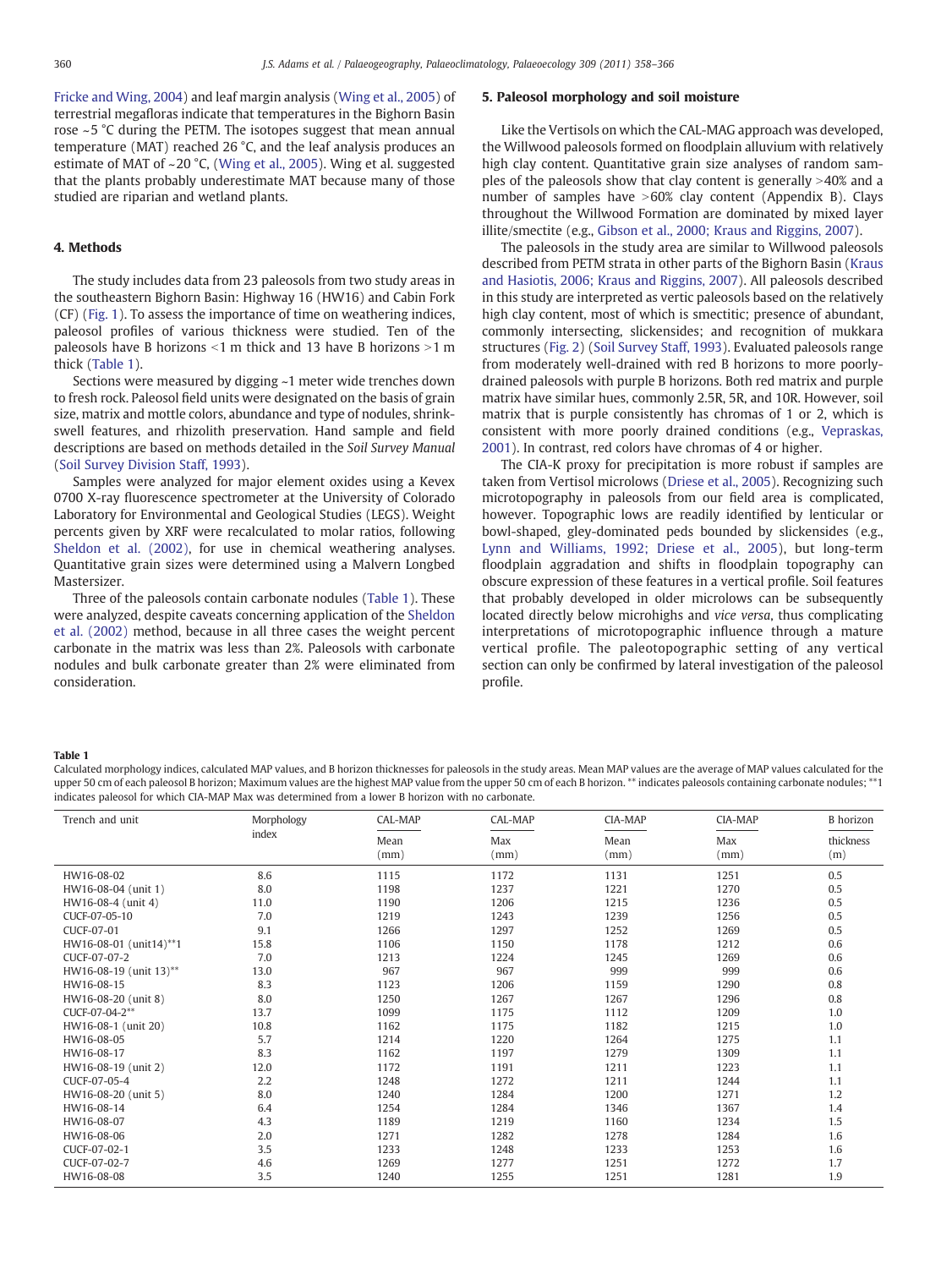#### Table 2

Points assigned for soil carbonate and yellow-brown nodules in determining the morphology index for each paleosol.

|                            | Wetter soil<br>conditions | Intermediate conditions                                        | Drier soil<br>conditions                     |
|----------------------------|---------------------------|----------------------------------------------------------------|----------------------------------------------|
| Features<br>Soil carbonate | 0 points<br>no carbonate  | 3 points<br>Calcareous rhizoliths<br>small $(\leq mn)$ nodules | 6 points<br>Larger $(\geq$ mm $)$<br>nodules |
| Yellow-brown nodules       | Common to<br>abundant     | Sparse                                                         | Absent                                       |

#### 5.1. Paleosol morphology index

Three morphologic features with soil wetness significance—matrix chroma, pedogenic carbonate, and yellow-brown nodules—were combined to develop a simple index of soil moisture. Although this index provides only a relative assessment of soil drainage, it can be used to assess changes in drainage through a vertical section of paleosols. The index can also be used as a morphologic test of the geochemical MAP results.

Following the approach used in chronosequence studies (e.g., [Harden, 1982; Vidic and Lobnik, 1997; Calero et al., 2008](#page-7-0)), a numerical value was assigned to each property for either the entire B horizon, if thin, or for subdivisions of thicker B horizons that could be subdivided on morphologic grounds. Most B horizons can be subdivided, and, in those cases, the property value for each subdivision was multiplied by subdivision thickness. The points were summed for all subdivisions of each paleosol, and the sum divided by total thickness of the B horizon to yield a morphology index for the profile (Appendix A).

Studies have shown that matrix chroma decreases as the length of soil saturation increases, and low chroma  $(\leq 2)$  matrix colors are commonly linked to seasonal saturation and gleying of soils (e.g., [Evans and Franzmeier, 1986; Veneman et al., 1998](#page-7-0)). The degree to which paleosol colors reflect pedogenesis versus burial diagenesis has been debated (e.g., [Retallack, 1991; Blodgett et al., 1993; PiPujol and](#page-8-0) [Buurman, 1994](#page-8-0)). The co-existence of red and yellow-brown colors, as seen in the Willwood paleosols, was considered evidence for pedogenesis rather than diagenetic recoloration by [PiPujol and](#page-8-0) [Buurman \(1994\)](#page-8-0), who also noted that such color patterns resemble those of modern soils and, if diagenesis were responsible, all iron compounds should have been changed in a similar way. It has also

<span id="page-3-0"></span>

Fig. 2. Photograph of preserved mukkara structures and associated morphologic contrasts between microhighs and microlows in a paleo-Vertisol from Cabin Fork. Microlows at the top of the profile are bounded by large slickensides and are characterized by low chroma colors. Dashed line marks base of bowl-shaped morphology. Heavy black line marks top of a rooted horizon. Thinner black lines delineate low-chroma lenses interpreted to have formed in previous microlows that were subsequently buried. Previous microlows now exist under preserved microhighs. Hat is 40 cm long.

been argued that, even if original colors are not preserved exactly, the colors seen today are useful because they represent environmentallycontrolled differences in iron-bearing minerals at the time of formation ([Wells et al., 2002; Demko et al., 2004](#page-8-0)). Chroma has been used in other paleosol studies to support poorly drained versus well drained and oxygenated conditions (e.g., [Wells et al., 2002; Driese and](#page-8-0) [Ober, 2005\)](#page-8-0). Thus, chroma is viewed as a useful approach to interpreting past soil drainage conditions. Matrix chromas were determined using Munsell color charts on dry samples. Values ranged from 2 (wetter paleosols) to 6 (drier paleosols).

Calcium carbonate nodules are common in many parts of the Willwood Formation, and they are abundant in PETM outcrops at Polecat Bench (e.g., [Kraus and Riggins, 2007](#page-7-0)). In the study area, calcium carbonate is present as nodules or calcareous rhizoliths only in paleosols within the main body of the CIE. In fact, the onset of the CIE corresponds to the stratigraphically lowest carbonate nodules, and the top of the "body" of the CIE (sensu [Bowen et al., 2006](#page-7-0)) corresponds to the highest carbonate as nodules or rhizoliths. Although the relationship between pedogenic carbonate and MAP is complicated (e.g., [Blodgett, 1988\)](#page-7-0), the presence or absence of carbonate nodules can be used to separate lower MAP from higher MAP areas (e.g., [Nordt et al., 2006\)](#page-8-0). More specifically, nodules are more common in soils that form in seasonal climates with MAP estimated as  $\leq$ 760 mm [\(Royer, 1999\)](#page-8-0) to  $\leq$ 1000 mm ([Retallack,](#page-8-0) [1994](#page-8-0)). The development of calcite associated with roots and root channels is common in some Willwood paleosols [\(Kraus and Hasiotis,](#page-7-0) [2006](#page-7-0)). Similarly, calcitic rhizoliths are common in regions where evapotranspiration is greater than effective precipitation (e.g., [Brady](#page-7-0) [and Weil, 1999](#page-7-0)), and various authors (e.g., [Becze-Deàk et al., 1997;](#page-7-0) [PiPujol and Buurman, 1997](#page-7-0)) attribute the formation of calcite in root channels to seasonal climates during a pronounced dry season. Episodic rains introduce water into the soil channels, and, if the water contains easily solubilized calcium carbonate, micrite precipitates when the soil dries. [Kraus and Hasiotis \(2006\)](#page-7-0) found calcitic rhizoliths characteristic of paleosols that were at least moderately drained.

Because chroma ranged from 2 to 6 for paleosols in the study area, 6 points was the maximum value assigned to each of the other characters. Thus, for carbonate, the absence of both carbonate nodules and calcite rhizoliths (wetter soils) in each B horizon or subdivision of the B horizon is scored as 0 points, 3 points are assigned if calcareous rhizoliths or only sparse, small nodules (somewhat drier) are present, and the presence of carbonate nodules (driest) is scored as 6 points [\(Table 2](#page-3-0)).

Yellow-brown nodules in the study area are dominated by iron (Fe ranges from 7.8 to ~30 wt.%) and contain only small amounts of manganese (0.03 to 0.16 wt.%). Similar Fe or Fe–Mn nodules grow during wet/dry cycles in response to changing redox conditions (e.g., [White and Dixon, 1996; Stiles et al., 2001](#page-8-0)) and are more characteristic of soils that undergo seasonal waterlogging (e.g., [Ransom et al., 1987;](#page-8-0) [McKenzie, 1989](#page-8-0)). [Schwertmann and Fanning \(1976\)](#page-8-0) found that such nodules increase in abundance and size as soil wetness increases; however they are absent from very poorly drained soils. [Stiles et al.](#page-8-0) [\(2001\)](#page-8-0) pointed out that, if the texture and landscape position of various soils are similar, precipitation has a significant influence on the formation of ferruginous nodules. A unit with common to abundant ferruginous nodules (wetter soils) is scored as 0 points, 3 points are assigned to units with sparse nodules, and the absence of yellow-brown nodules is scored as 6 points [\(Table 2\)](#page-3-0). Yellow-brown and carbonate nodules have inverse scoring schemes because carbonate nodules indicate drier conditions (high points) whereas yellow-brown nodules indicate wetter soil conditions (low points).

The least well drained soils have morphology indices of approximately 2, and the best-drained paleosols approach an index of 18, which is the maximum value possible. Examples are shown in [Fig. 3,](#page-4-0) and indices for all paleosols are provided in Appendix A. Paleosol A has an index of 13.7 because it has a relatively high chroma of 6, carbonate nodules are present throughout, and yellow-brown nodules are absent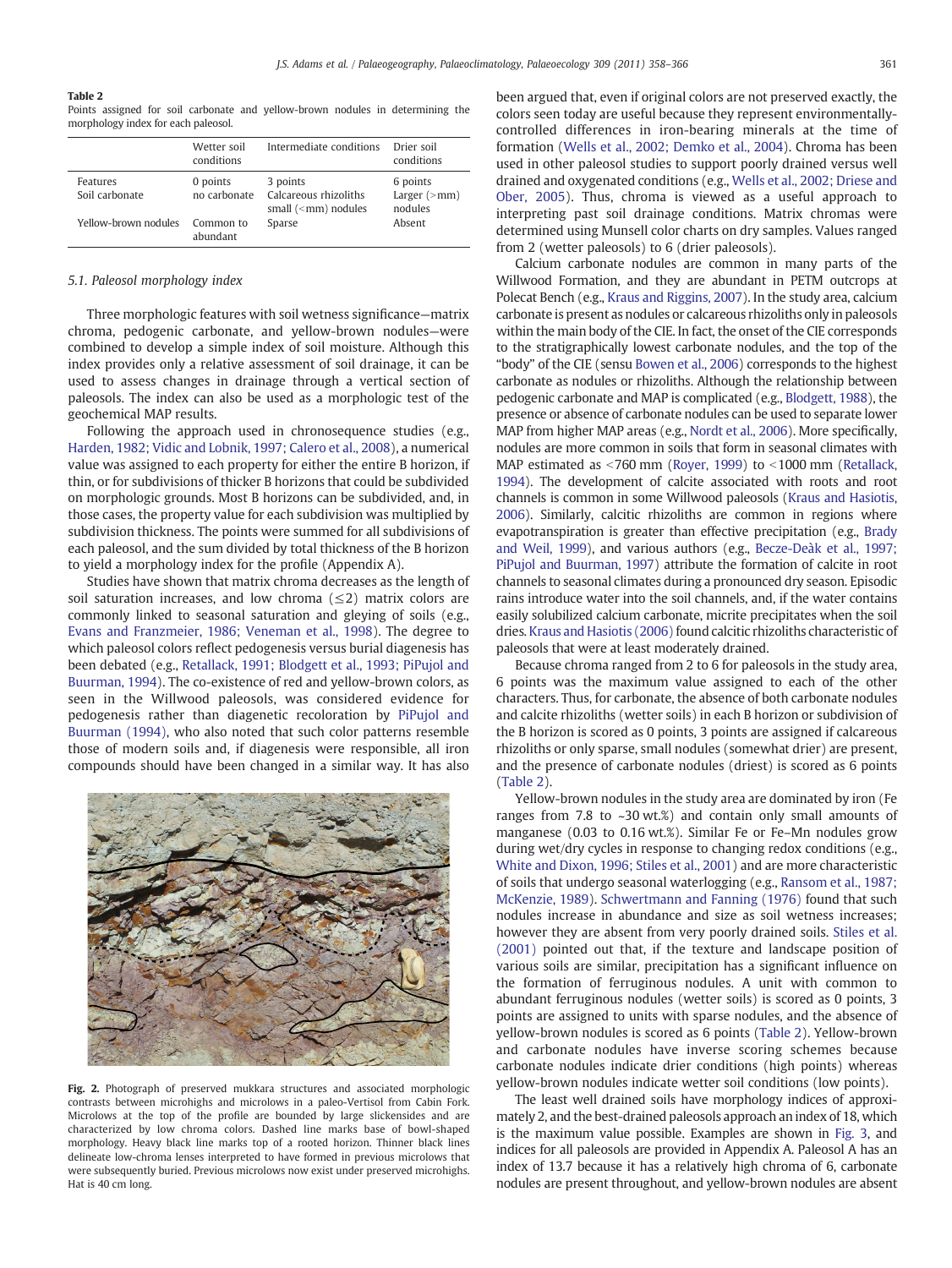

Fig. 3. Measured stratigraphic sections through three representative paleosols and CIA-K and CALMAG results plotted against depth for those profiles. A. Red paleosol (CUCF-07-04) from Cabin Fork. B. Purple paleosol (CUCF-07-05-4) from Cabin Fork. C. Purple paleosol (HW16-08-20) from Highway 16. Geochemical results for the profiles presented in Appendix B; morphology index results presented in Appendix A.

in the upper part of the B horizon, and, although present in the lower part of the B horizon, are only sparse. Paleosol B is at the opposite end of the spectrum with an index of only 2.2, which indicates poor drainage. Most of the B horizon has a chroma of only 2 and no carbonate is present. Furthermore, ferruginous nodules are abundant throughout. The morphology index for Paleosol C, which is 8.0, lies between those of paleosols A and B. This paleosol resembles paleosol B in that the B horizon has a chroma of only 2 and carbonate is absent (although present in the gray bed above). It shows drier soil conditions than B because ferruginous nodules are absent throughout.

The morphology index provides a quantitative means of assessing the relative soil moisture for a suite of paleosols; however, it does not provide a quantitative estimate of MAP the way the weathering indices do. Nonetheless, because MAP should rise when the morphology index decreases and vice versa, it presents one approach to assessing the CALMAG and CIA-K methods for estimating MAP for Vertisols. As the morphology index increases or decreases through a section of paleosols so too should the associated MAP value estimated by other methods.

# 6. Weathering indices and paleoprecipitation

<span id="page-4-0"></span>Paleosol B horizons were sampled at 10 cm vertical intervals for geochemical analysis. This sampling interval is typical for detailed studies of elemental redistribution in soils (e.g., [Driese, 2004](#page-7-0)). Four thick  $(>1$  m thick) paleosols were sampled to the bases of their B horizons; 4 were sampled to a depth of at least 90 cm and 5 to a depth of at least 60 cm. Depending on their total thickness, 1 to 6 samples were collected from B horizons of thinner paleosols  $\leq 1$  m thick). CALMAG and CIA-K were calculated for each of these samples and the results are provided in Appendix B. Vertical trends in CALMAG and CIA-K were plotted for each paleosol. Visual examination of the plots confirms [Nordt and Driese's \(2010\)](#page-8-0) finding that CALMAG values (and, thus, CALMAG-MAP estimates) vary little down profile in Vertisols [\(Fig. 3](#page-4-0)B and C). In addition, calculated standard deviations indicate tight clustering of CALMAG values around the mean for most B horizons (Appendix B). Similarly, CIA-K values show only modest down-profile variations ([Fig. 3](#page-4-0)B and C).

Following [Sheldon et al. \(2002\) and Nordt and Driese \(2010\)](#page-8-0), MAP values were determined from CIA-K and from CALMAG (Appendix B). The two MAP estimates are referred to as CIA-MAP and CAL-MAP. Because most paleosols have weathering index and MAP estimates at multiple stratigraphic levels in the B horizon, a method was needed to produce a summary MAP value for each paleosol. First, because we had multiple samples from the upper 50 cm of the B horizons of all paleosols examined, a mean MAP value was calculated for that upper 50 cm. Second, the maximum MAP value was determined for the upper 50 cm of each B horizon. Maximum and mean CAL-MAP and CIA-MAP values were plotted against the morphology index and regression analyses were completed [\(Figs. 4 and 5;](#page-5-0) Appendix B).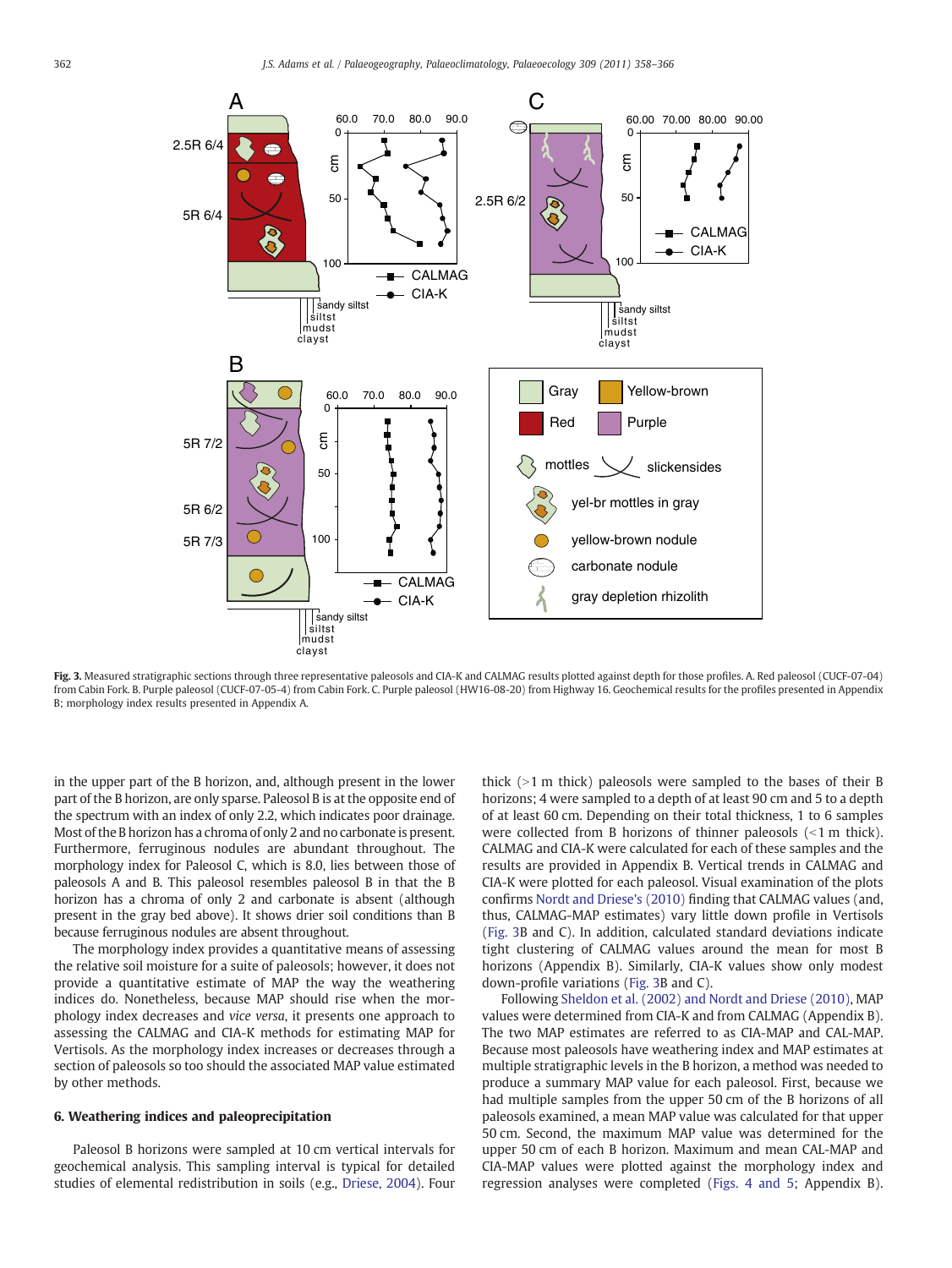

Fig. 4. Scatter plots of MAP values versus morphology indices for 23 paleosols in the study area. A. Mean CAL-MAP values calculated for the upper 50 cm of each paleosol plotted against morphology index for each paleosol. B. Maximum CAL-MAP for each paleosol plotted against morphology index. C. Mean CIA-MAP values calculated for the upper 50 cm of each paleosol plotted against morphology index for each paleosol. D. Maximum CIA-MAP for each paleosol plotted against morphology index.



<span id="page-5-0"></span>Fig. 5. Scatter plots of MAP values versus morphology indices for paleosols with B horizons 1 m thick or thicker. A. Mean CAL-MAP values plotted against morphology index. B. Maximum CAL-MAP value plotted against morphology index. C. Mean CIA-MAP values plotted against morphology index. D. Maximum CIA-MAP values plotted against morphology index.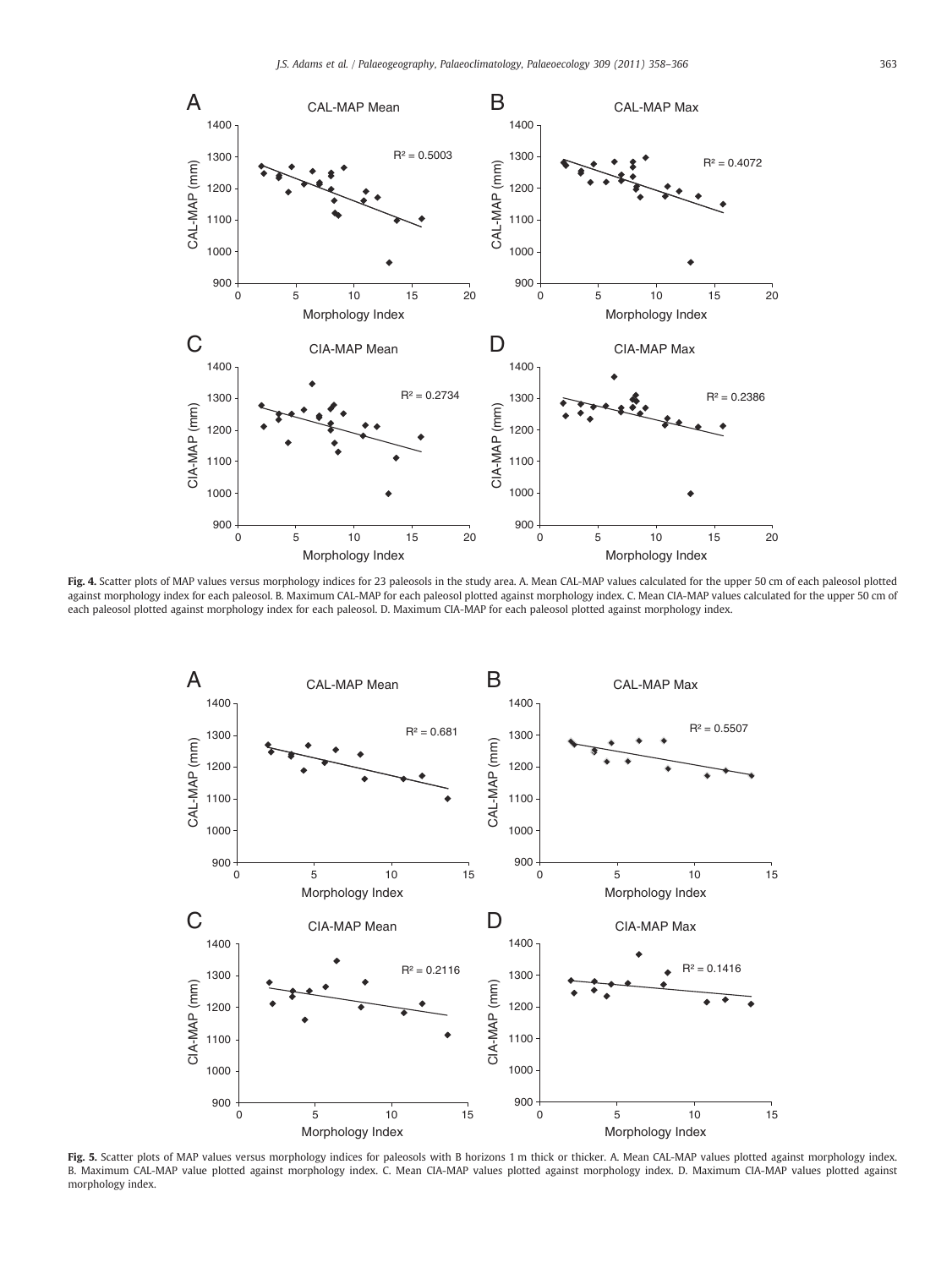Regression lines have a negative slope because paleosols with higher morphology indices have features indicating drier soil conditions.

When all 23 paleosols are plotted, the results indicate that increases and decreases in CAL-MAP and CIA-MAP are relatively well correlated to changes in the soil morphology index. The results for CALMAP and morphology index show a much stronger correlation for the mean value of CALMAP ([Fig. 4](#page-5-0)A;  $R^2$  = 0.5003) than for the maximum value of CAL-MAP ([Fig. 4B](#page-5-0);  $R^2 = 0.4072$ ). The plots of CIA-MAP and morphology index show little difference for the mean and maximum values of MAP  $(R^2=0.2734$  and 0.2386) [\(Fig. 4](#page-5-0)C, D); however, in both cases, CIA-MAP shows a weaker correlation to the morphology index than does CAL-MAP. The results suggest that CALMAG provides a more robust MAP estimate for Vertisols than does CIA-K.

Assessment of the graphs for CAL-MAP and CIA-MAP shows some outliers, usually paleosols that are relatively thin. If paleosols with B horizons thinner than 1 m are eliminated from analysis, a more robust correlation is seen between CAL-MAP and the morphology index [\(Fig. 5A](#page-5-0) and B). For the mean CAL-MAP, the  $R^2$  value improves to 0.681 [\(Fig. 5](#page-5-0)A). The  $R^2$  value also improves for the maximum value of CAL-MAP ( $R^2$  = 0.5507); however, the improvement is less than for the mean value of CAL-MAP. In contrast, the plots for CIA-MAP do not improve if only the thicker paleosols are analyzed ([Fig. 5C](#page-5-0) and D). The [Fig. 5](#page-5-0) plots include only one paleosol that contains carbonate nodules; the other two carbonate-bearing paleosols were eliminated because both are relatively thin.

# 7. Comparison to other precipitation proxies

The results indicate that increases and decreases in CAL-MAP are relatively well correlated to changes in the soil morphology index. That is one test of the validity of the quantitative method. Yet, the morphology index does not indicate whether the CAL-MAP values for particular paleosols are realistic. Here, we turn to comparison between the quantitative MAP values and paleobotanical estimates of MAP for the study area. The paleobotanical assessment follows other workers who have used paleobotany to evaluate the validity of paleoprecipitation calculated from paleosol weathering indices (e.g., [Sheldon et al., 2002; Hamer et al., 2007](#page-8-0)). The paleosol MAP values all are derived from the [Nordt and Driese \(2010\)](#page-8-0) method and have the standard error for that technique.

Paleo-MAP estimates have been produced for floras at three stratigraphic levels in the PETM of the southeastern Bighorn Basin [\(Wing et al., 2005; Peppe et al., 2011\)](#page-8-0). [Wing et al. \(2005\)](#page-8-0) used leaf size analysis to make MAP estimates for floras near the base and top of the body of the CIE. For each flora, two estimates of MAP were made, one using the modern leaf size/MAP relationship published by [Wilf et al.](#page-8-0) [\(1998\),](#page-8-0) the other using the leaf size/MAP relationship published by [Jacobs](#page-7-0) [and Herendeen \(2004\),](#page-7-0) which has more dry sites in the modern data set. The [Wilf et al. \(1998\)](#page-8-0) regression produced MAP estimates of  $800 + 1140/$  $-560$  mm and  $1440 + 2060/$  $-1000$  mm for the lower and upper floras, respectively ([Table 3\)](#page-6-0). The [Jacobs and Herendeen \(2004\)](#page-7-0) regression

# Table 3

Paleobotanical estimates of MAP for paleofloras at three stratigraphic levels in the study areas and CAL-MAP estimates based on paleosols at approximately the same stratigraphic levels. a—[Wilf et al. \(1998\)](#page-8-0) method; b—[Jacobs and Herendeen \(2004\)](#page-7-0) method; c—[Peppe et al. \(2011\)](#page-8-0). Errors for CAL-MAP shown; see text for standard errors of paleobotanical methods.

<span id="page-6-0"></span>

| Stratigraphic interval | Paleosol          | CAL-MAP<br>(mm) | Paleobotany<br>(mm) |
|------------------------|-------------------|-----------------|---------------------|
| Upper body of the CIE  | HW16-08-05        | 1189            | 1320 <sup>a</sup>   |
|                        | 2 paleosols       | 1271            | $1440^{b}$          |
| Middle body of the CIE | CF07-04           | 1099            | $1460^{c,a}$        |
|                        | HW16-08-01        | 1162            | 1470 <sup>c</sup>   |
| Lower body of the CIE  | HW16-08-19 unit 2 | 1172            | 400 <sup>a</sup>    |
|                        | CF-07-05 unit 4   | 1248            | 800 <sup>b</sup>    |

yielded estimates of 400 mm for the lower flora and 1320 mm for the upper flora. That technique has a standard error of  $\pm 390$  mm. More recently, [Peppe et al. \(2011\)](#page-8-0) used digital leaf physiognomy to calculate MAP of  $1470+1210$ / $-660$  mm for a flora that is near the middle of the body of the CIE, stratigraphically between the floras in [Wing et al. \(2005\).](#page-8-0) Leaf area analysis produced a nearly identical MAP of  $1460 + 1200/$ −660 mm for this flora ([Peppe et al., 2011\)](#page-8-0).

Two paleosols at Highway 16 (HW16-08-06 and HW16-08-07), which occur at roughly the same stratigraphic level as the uppermost paleoflora, have calculated MAP values of 1271 mm and 1189 mm [\(Table 3;](#page-6-0) [Fig. 6\)](#page-6-0). Both values fall below the paleofloral MAP values of 1440 and 1320 mm; however, considering the standard errors for all methods, especially the large standard error for the paleobotanical methods, the results from the paleosol and paleobotanical methods appear relatively consistent. Similarly, a paleosol (CF07-04) that is stratigraphically just below the middle paleoflora has CAL-MAP of 1099 mm. A paleosol at approximately the same stratigraphic level at the Highway 16 location (HW16-08-01) has a similar MAP value of 1162 mm. The paleosol values are less than, but relatively consistent with, the floral MAP estimates [\(Table 3;](#page-6-0) [Fig. 6](#page-6-0)).

Finally, two Willwood paleosols are found at approximately the same stratigraphic level as the lowest fossil flora, one at each location [\(Table 3\)](#page-6-0). The paleosol at Highway 16 (HS16-08-19 unit 2) has calculated MAP of 1172 mm. The roughly time-equivalent paleosol at Cabin Fork (CF-07-05 unit 4) has a MAP of 1248 mm. The paleosol MAP values are relatively consistent with one another and suggest a moderately humid climate; however, the paleosol estimates are much wetter than the paleobotanical estimates of 400 and 800 mm [\(Fig. 6](#page-6-0)). These comparisons are troubling because the difference in MAP between the lowermost and uppermost paleofloras ranges from 600 to over 900 mm depending on the technique, yet the MAP estimates for the paleosols at those two stratigraphic levels vary by  $\leq$  100 mm. In particular, the paleosols associated with the lowest paleoflora exceed the plant MAP estimates by as much as 800 mm. All methods have standard errors that provide some latitude when assessing their consistency. Even with a good estimate of leaf area in the original vegetation, there is much scatter in the modern regressions, and



Fig. 6. Comparison between paleobotanical estimates of mean annual precipitation and CAL-MAP estimates from paleosols at the same stratigraphic levels. LSA (leaf size analysis) estimates are from [Wing et al. \(2005\)](#page-8-0) using the [Wilf et al. \(1998\) and Jacobs](#page-8-0) [and Herendeen \(2004\)](#page-8-0) approaches; DLP estimate is from [Peppe et al. \(2011\)](#page-8-0). Dashed lines show standard error for the CALMAP values. See text for standard errors for the paleobotanical methods and [Table 3](#page-6-0) for MAP estimates.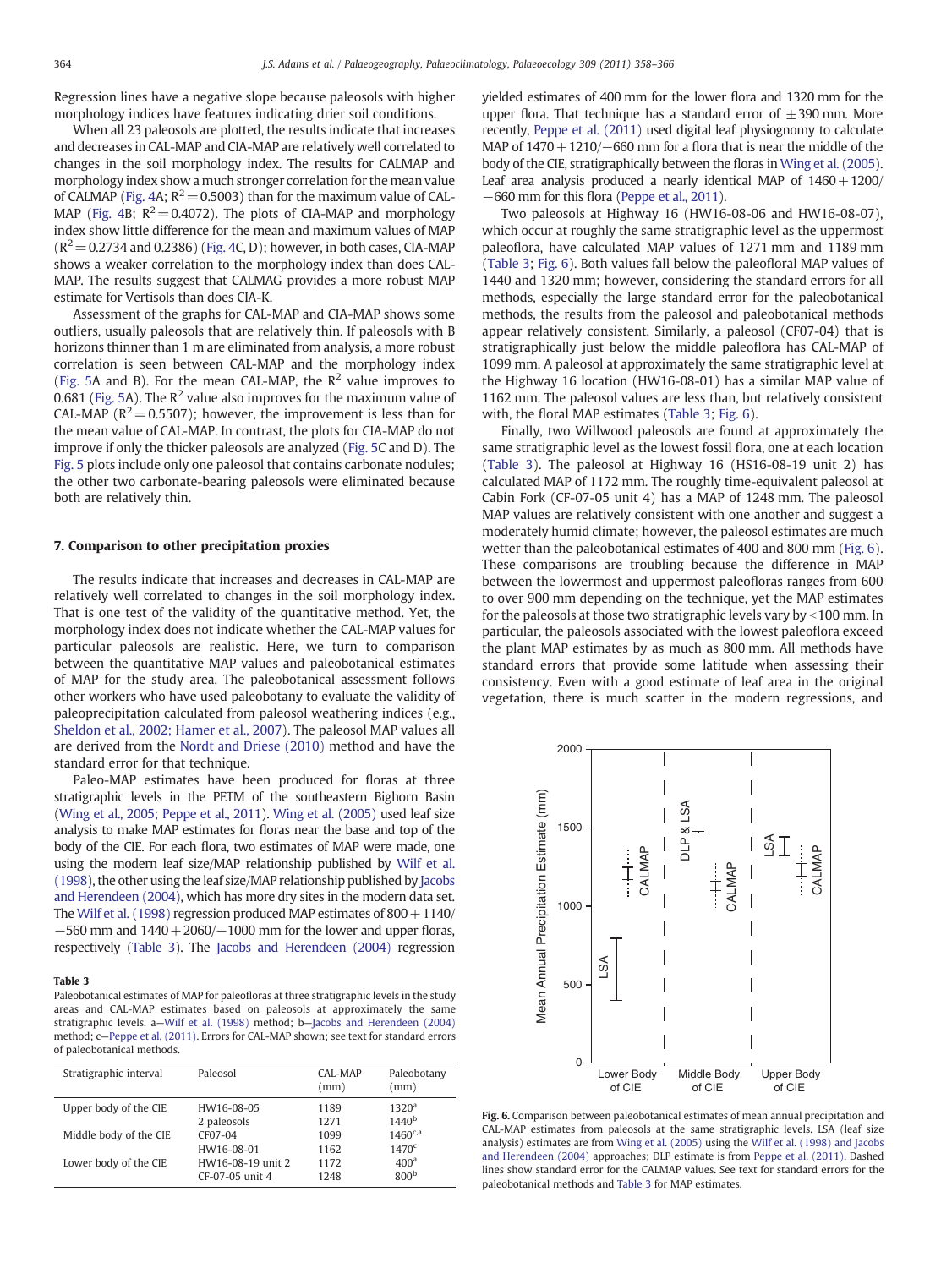therefore MAP estimates from leaf size are of very low precision [\(Wilf](#page-8-0) [et al., 1998](#page-8-0)). No method has been developed to quantify the effect of the diversity of a floral sample on estimating the true mean leaf size for the vegetation from which the sample was derived; however, samples with few species are bound to vary greatly in how well they represent the mean leaf size of the parent vegetation. The very small number of plant species (6) obtained from the lowest floral site thus provides a poor basis for calculating the average leaf area in the original flora and the MAP under which it grew. We therefore have low confidence in this estimate. The middle and uppermost floras are more diverse, with 29 and 17 species respectively, and for these floras estimates of MAP overlap statistically with those from paleosols.

# 8. Conclusions

[Nordt and Driese \(2010, p. 410\)](#page-8-0) noted that the bulk soil oxides of Vertisols are largely the product of "calcium carbonate content, inherited clay content, and colloidally based exchangeable cations…". Consequently, they are distinct from the wide variety of soils on which the CIA-K approach to MAP was developed, and they are better served by a separate approach to MAP. Like the Vertisols on which the CAL-MAG approach was developed, the Willwood paleosols formed on floodplain alluvium with relatively high clay content. The CALMAG technique produces better consistency between MAP estimates and the qualitative assessment of soil moisture determined from morphologic attributes of the Willwood paleosols. Because of this consistency, the CAL-MAP approach appears reliable for detecting up-section changes in soil moisture. That conclusion is reinforced by comparison of the MAP values derived from the Nordt and Driese method to MAP values from paleofloras at the same stratigraphic level as the paleosols. With the exception of the lowest paleoflora, which suffers from small sample size, the MAP values calculated by the two approaches overlap statistically. Because vertic paleosols are common in the stratigraphic record (e.g., [Stiles et al., 2001; Driese, 2004; Driese](#page-8-0) [et al., 2005](#page-8-0)), a paleoprecipitation proxy specifically for this kind of soil will produce more robust paleoclimatic interpretations.

An advantage to the [Nordt and Driese \(2010\)](#page-8-0) approach is that paleosols with or without carbonate nodules can be analyzed. In paleosol sections formed during times of climatic change, carbonate nodules and carbonate content of the matrix can change significantly. If the paleosols in a stratigraphic section are Vertisols, the CALMAG method allows MAP to be estimated for all of the paleosols. The advantage of the method described by [Sheldon et al. \(2002\)](#page-8-0) is that it is applicable to a broader array of paleosols.

Thin paleosol profiles (B horizon  $\leq$  1 m thick) should not be used to determine MAP because the weathering index reflects not only climate, but also the amount of time available for weathering. Thinner paleosols have had less time for weathering and may not have cation distributions representative of precipitation. In addition, the results suggest that better MAP estimates are obtained by taking multiple samples from the upper ~50 cm of the B horizon and averaging the MAP values calculated for each sample.

Finally, this study shows the value of using a soil morphology index for paleoclimatic reconstruction in addition to using a quantitative approach to precipitation. The morphology index provides a simple way to summarize morphologic data that have climatic significance and to compare and contrast different paleosols in a study area. Analyzing multiple proxies produces a more robust climatic interpretation (e.g., [Prochnow et al., 2006\)](#page-8-0).

Supplementary materials related to this article can be found online at doi:10.1016/j.palaeo.2011.07.004.

# Acknowledgements

<span id="page-7-0"></span>This research was supported by NSF Award EAR0718740 to MJK, NSF Award EAR0717892 to SLW, the Roland W. Brown Fund of the Smithsonian Institution, and research grants provided by Geological Society of America, Shell Oil/University of Colorado, American Association of Petroleum Geologists, Rocky Mountain Association of Geologists, and the Rocky Mountain Section of Society of Economic Paleontologists and Mineralogists to JSA.

### References

- Becze-Deàk, J., Langohr, R., Verrecchia, E.P., 1997. Small scale secondary CaCO3 accumulations in selected sections of the European loess belt. Morphological forms and potential for paleoenvironmental reconstruction. Geoderma 76, 221–252.
- Blodgett, R.H., 1988. Calcareous paleosols in the Triassic Dolores Formation, southwestern Colorado. In: Reinhardt, J., Sigleo, W.R. (Eds.), Geological Society of America Special Paper, 216, pp. 103–121.
- Blodgett, R.H., Crabaugh, J.P., McBride, E.F., 1993. The color of red beds—a geologic perspective. In: Bigham, J.M., Ciolkosz, E.J. (Eds.), Soil Science Society of America Special Publication, 31, pp. 127–159.
- Böhme, M., Ilg, A., Ossig, A., Kuchenhoff, H., 2006. New method to estimate paleoprecipitation using fossil amphibians and reptiles and the middle and late Miocene precipitation gradients in Europe. Geology 34, 425–428.
- Bowen, G.J., Bralower, T.J., Delaney, M.I., Dickens, G.R., Kelly, D.C., Koch, P.L., Kump, L.R., Meng, J., Sloan, L.C., Thomas, E., Wing, S.L., Zachos, J.C., 2006. Eocene hyperthermal event offers insight into greenhouse warming. Eos 87 (17), 165–169.
- Brady, N.C., Weil, R.R., 1999. The Nature and Properties of Soils, 12th edition. Prentice-Hall, Upper Saddle Ridge, NJ. 881 pp.
- Calero, J., Delgado, R., Delgado, G., Martin-Garcia, J.M., 2008. Transformation of categorical field soil morphological properties into numerical properties for the study of chronosequences. Geoderma 145, 278–287.
- Demko, T.M., Currie, B.S., Nicoll, K.A., 2004. Regional paleoclimatic and stratigraphic implications of paleosols and fluvial/overbank architecture in the Morrison Formation (Upper Jurassic), Western Interior, USA. Sedimentary Geology 167, 115–135.
- Driese, S.G., 2004. Pedogenic translocation of Fe in modern and ancient Vertisols and implications for interpretations of the Hekpoort paleosol (2.25 Ga). Journal of Geology 112, 543–560.
- Driese, S.G., Ober, E.G., 2005. Paleopedologic and paleohydrologic records of precipitation seasonality from Early Pennsylvanian "underclay" paleosols, U.S.A. Journal of Sedimentary Research 75, 997–1010.
- Driese, S.G., Nordt, L.C., Lynn, W.C., Stiles, C.A., Mora, C.I., Wilding, L.P., 2005. Distinguishing climate in the soil record using chemical trends in a Vertisol climosequence from the Texas coast prairie, and application to interpreting Paleozoic paleosols in the Appalachian Basin, U.S.A. Journal of Sedimentary Research 75, 339–349.
- Evans, C.V., Franzmeier, D.P., 1986. Saturation, aeration, and color patterns in a toposequence of soils in north-central Indiana. Soil Science Society of America Journal 50, 975–980.
- Fricke, H.C., Wing, S.L., 2004. Oxygen isotope and paleobotanical estimates of temperature and  $\delta^{18}O$  latitude gradients over North America during the early Eocene. American Journal of Science 304, 612–635.
- Fricke, H.C., Clyde, W.C., O'Neil, J.R., Gingerich, P.D., 1998. Evidence for rapid climate change in North America during the latest Paleocene thermal maximum: oxygen isotope compositions of biogenic phosphate from the Bighorn Basin (Wyoming). Earth and Planetary Science Letters 160, 193–208.
- Gibson, T.G., Bybell, L.M., Mason, D.B., 2000. Stratigraphic and climatic implications of clay mineral changes around the Paleocene/Eocene boundary of the northeastern US margin. Sedimentary Geology 134, 65–92.
- Greenwood, D.R., Wing, S.L., 1995. Eocene continental climates and latitudinal temperature gradients. Geology 23, 1044–1048.
- Gregory-Wodzicki, K.M., 2000. Relationships between leaf morphology and climate, Bolivia: implications for estimating paleoclimate from fossil floras. Paleobiology 26, 668–688.
- Hamer, J.M.M., Sheldon, N.D., Nichols, G.J., Collinson, M.E., 2007. Late Oligocene–Early Miocene paleosols of distal fluvial systems, Ebro Basin, Spain. Palaeogeography, Palaeoclimatology, Palaeoecology 247, 220–235.
- Harden, J.W., 1982. A quantitative index of soil development from field descriptions; examples from a chronosequence in central California. Geoderma 28, 1–28.
- Harnois, L., 1988. The CIW index: a new chemical index of weathering. Sedimentary Geology 55, 319–322.
- Jacobs, B.F., 1999. Estimation of rainfall variables from leaf characters in tropical Africa. Palaeogeography, Palaeoclimatology, Palaeoecology 145, 231–250.
- Jacobs, B.F., Herendeen, P.S., 2004. Eocene dry climate and woodland vegetation in tropical Africa reconstructed from fossil leaves from northern Tanzania. Palaeogeography, Palaeoclimatology, Palaeoecology 213, 115–123.
- Kraus, M.J., Hasiotis, S.T., 2006. Significance of different modes of rhizolith preservation to interpreting paleoenvironmental and paleohydrologic settings: examples from Paleogene paleosols, Bighorn Basin, Wyoming, U.S.A. Journal of Sedimentary Research 76, 633–646.
- Kraus, M.J., Riggins, S., 2007. Transient drying during the Paleocene–Eocene Thermal Maximum (PETM): analysis of paleosols in the Bighorn Basin, Wyoming. Palaeogeography, Palaeoclimatology, Palaeoecology 245, 444–461.
- Lynn, W.C., Williams, D., 1992. The making of a Vertisol. Soil Survey Horizons 33, 45–50. Marbut, C.F., 1935. Atlas of American Agriculture. III. Soils of the United States. Government Printing Office, Washington, D.C. 98 pp.
- Maynard, J.B., 1992. Chemistry of modern soils as a guide to interpreting Precambrian paleosols. Journal of Geology 100, 279–289.